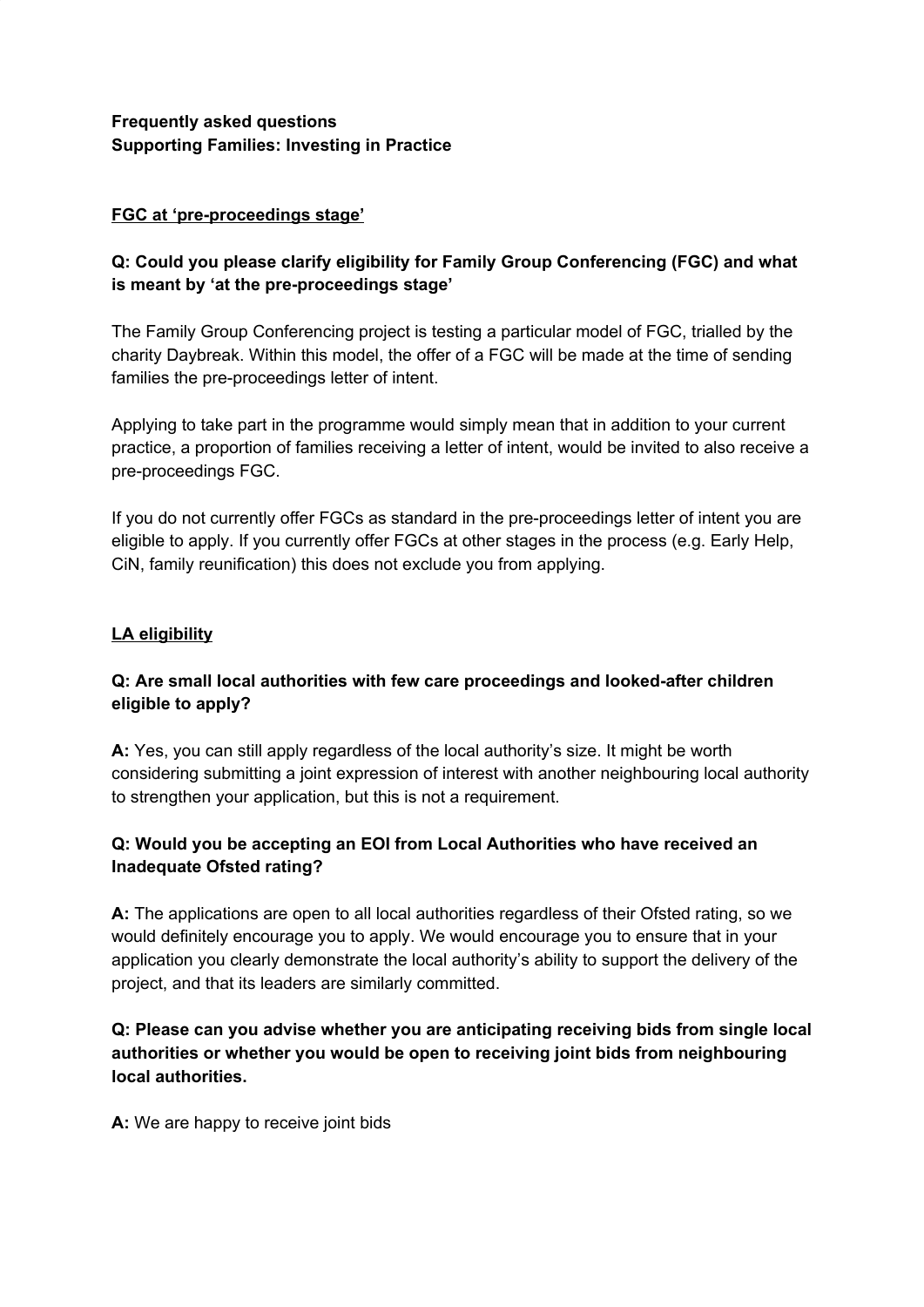### **Timeline of project**

## **Q: Is there any further information regarding the timeline for decision on the EOI and when the programme is looking to commence the work with successful local authorities?**

**A:** The timelines for the development of the programmes are still being clarified, so the following are only indicative:

Following the closing of the EOI submission deadline on June 19th, where necessary, we will be requesting estimated budgets and other clarifying information in early July. We hope to be able to inform successful applicants of a decision by mid-July.

The implementation timeline will vary depending on whether the LAs participate in FGC or FDAC. We expect implementation to begin shortly after successful applicants are notified, and for implementation to be underway by September for FGC (although implementation will vary according to what FGC arrangements LAs already have in place).

For FDAC, we also expect implementation to vary according to your current set-up. For those with existing FDAC arrangements, there will be a delay prior to the evaluation beginning while the variations on FDAC to be tested are finalised (up to 6 months). For those without an FDAC arrangement, we would expect local authorities to begin this process of setting-up the FDAC in parallel to the variations being developed, so that it is established by January 2020 at the latest. We envisage the evaluations then running for up to two years post-implementation, with final reports produced by evaluators in early 2022.

### **Partnership working for FDAC**

### **Q: What should LAs consider when outlining their partnership working.**

**A:** Areas are encouraged to detail the extent of the partnerships they have with the local court service and the judiciary, as well as other agencies who they will work with to deliver interventions.

### **Funding**

### **Q: Please could you confirm whether the funding for this programme is for two years?**

**A:** The funding for the programme will be paid within this financial year (until end of March 2020). However it would be up to the local authority to decide how to best allocate the funds to support this project going forward.

## **Q: Is the funding stream only to support FDAC and pre-proceedings FGCs, or would you be open to using it to support other ideas?**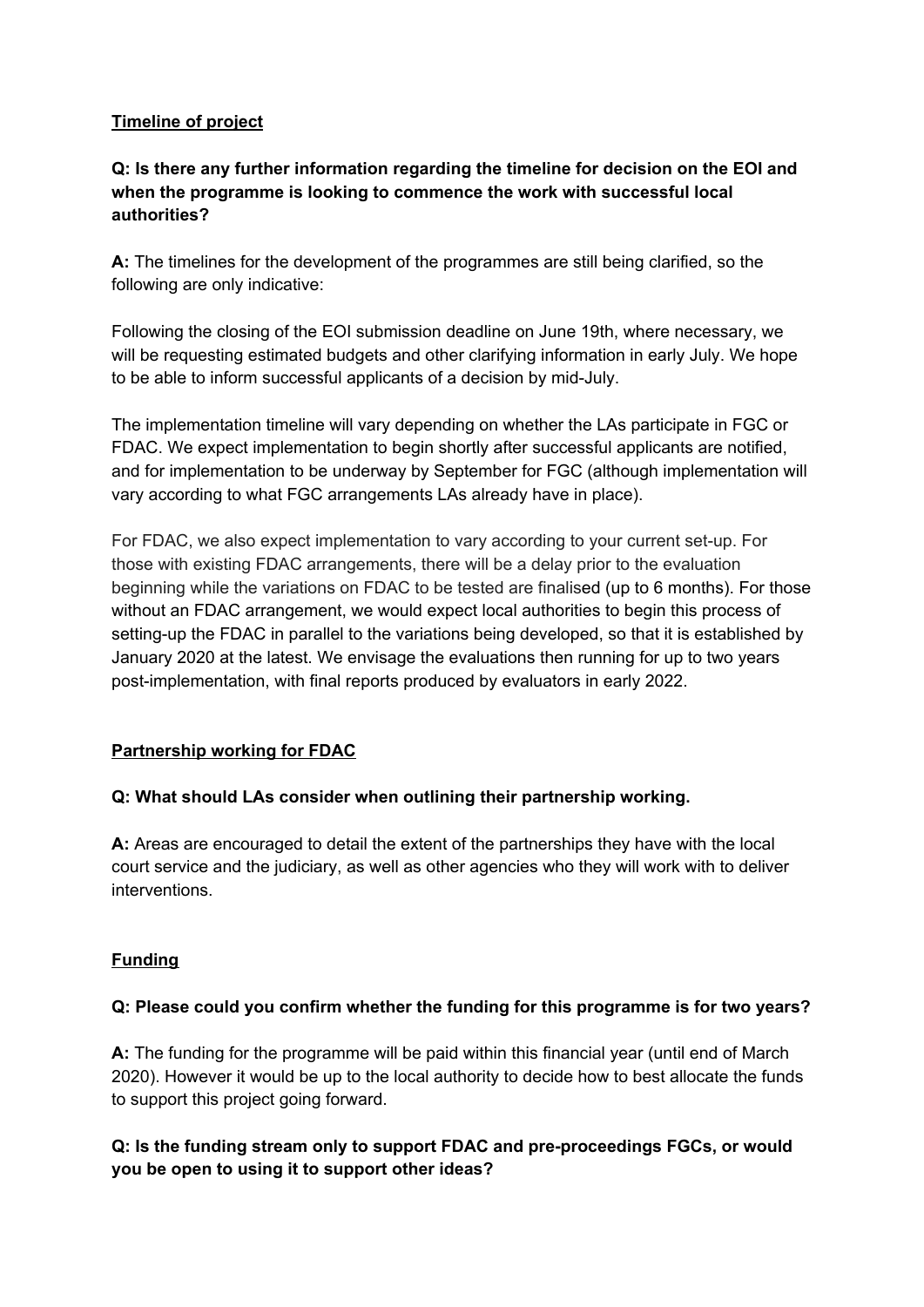**A:** No. This stream of funding is only available for FGC at the pre-proceedings stage and FDAC.

## **Q: How will the funding be allocated and in what amounts. How will requests for specific amounts be made?**

**A:** After local authorities have been shortlisted to take part in the programme they will then be asked to provide us with an estimated budget to support their chosen project. If successful, the Department will request a more detailed budget for review and approval.

## **Sustainability**

## **Q: Would you clarify what period the allocated funding would cover, and whether you require information about sustainability from the project start date or from March 2020?**

**A:** As mentioned above, after local authorities are shortlisted, they will be invited to submit an estimated budget to support costs for the LA's implementation of one or both of the two projects (FGC or FDAC). If successful, LAs will be required to provide a more detailed budget breakdown to the Department. The funds agreed upon will be paid out to the LA before the end of this financial year (by March 2020). However, we expect this project to run and be evaluated for up to two years (from the point of implementation).

Sustainability is a key feature of the application process and local authorities will be expected to demonstrate commitment to continuing these interventions once government funding has ended. We are therefore asking LAs to describe how they anticipate to ensure sustainability of this model over the evaluation period given that we cannot guarantee renewed support and funding beyond March of next year.

### **On-going support**

**Q: The form asks what project support we have available to implement a sustainable programme. Is there an expectation that we would be seeking specialised support from an agency or would this type of support be available through consultation with the delivery partners?**

**A:** Daybreak and FDAC national partnership at the Centre for Justice Innovation will provide implementation support throughout the programme.

### **FDAC Support**

The FDAC national partnership, hosted at the Centre for Justice Innovation, will:

● Provide practical support throughout all phases of set-up and implementation of FDACs. This will include induction training for new FDAC sites, refresher training for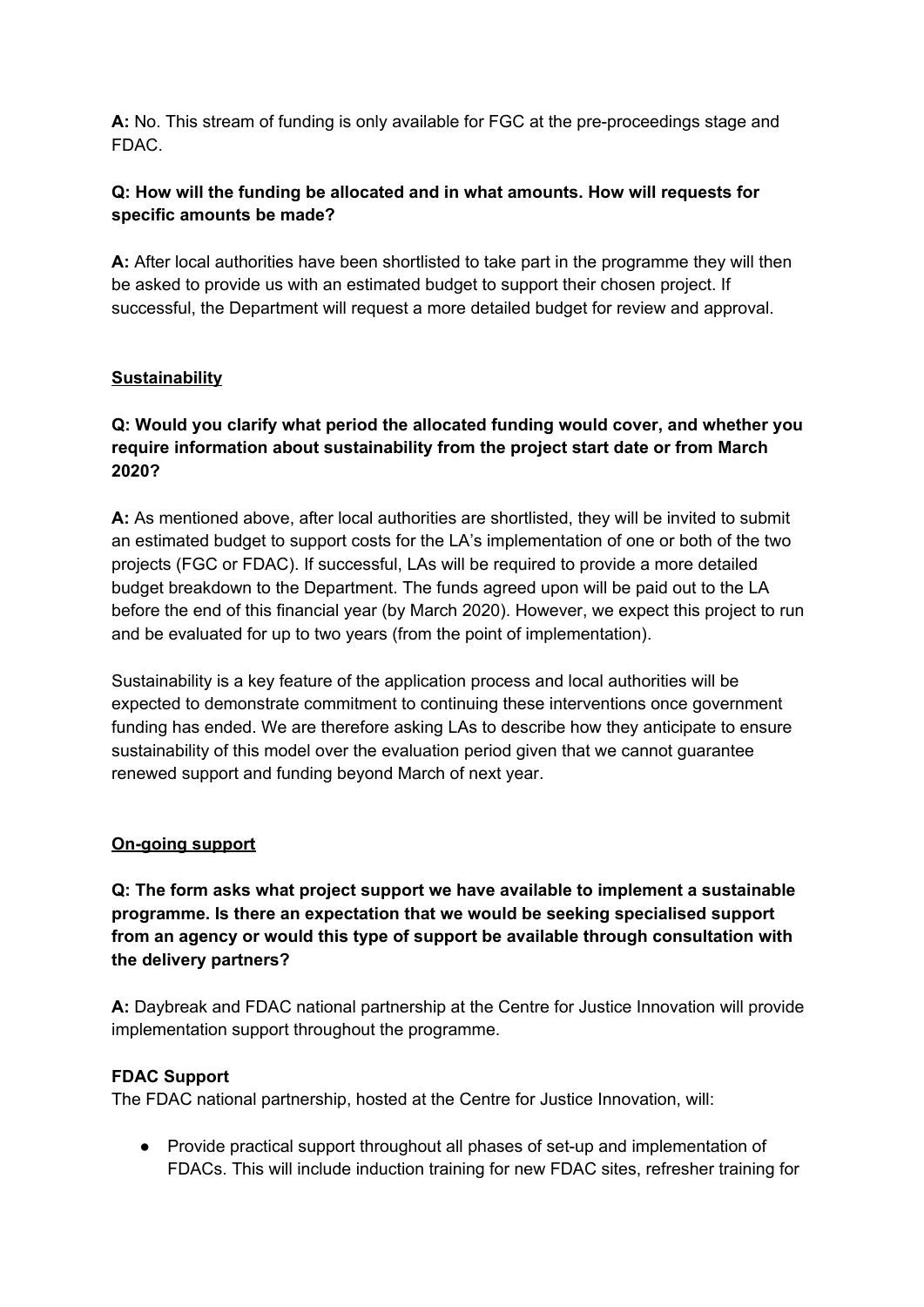FDAC practitioners and judges, support to sites to enable ongoing peer to peer and self-audit system between FDACs, and general clinical advice.

- Enable sharing of information, practice, and guidance between FDACs, and connecting FDAC sites to one another via networking days and forums.
- Provide on-going reporting, monitoring and feedback on patterns and trends between and within FDAC sites. (This may be subject to additional funding)
- Advocate for and promote the greater use of FDACs.

# **FGC Support**

Daybreak will:

- Provide all materials, practical support and consultation throughout set-up and implementation of the FGC model offered in the pre-proceedings letter.
- Provide training for the operational management team, Children and Families teams, and FGC coordinators (both existing, and help with recruitment and training of additional staff).
- Facilitate regional and/or national learning and practice sharing forums for participating LAs.
- Provide on-going monitoring reports and audits as feedback to participating sites, and collaborate with evaluators to identify FGC outcomes. (This may be subject to additional funding)
- Present and promote the use of this Daybreak FGC model to improve the positive outcomes for children and families as well as making savings for LA budgets.

# **General**

# **Q: The 'Spring Consortium' link on the Department for Education's Innovation Programme website is not working. Where can I find more information?**

**A:** This issue has been flagged. This webpage provides information about the DfE's innovation programme more generally, and gives details on projects funded (including the Phase 1 evaluations of **[FGC](https://innovationcsc.co.uk/projects/family-group-conferencing/)** and **[FDAC](https://innovationcsc.co.uk/projects/family-drug-and-alcohol-court-fdac/)**). Another link to their website is: [https://innovationcsc.co.uk/innovation-programme/.](https://innovationcsc.co.uk/innovation-programme/) To get to their 'Projects and Insights' page, do not follow the link further down in the text, but rather follow the tab (same name) at the top of the page.

### **Ethics**

# **Q: What ethical approval will be sought for these projects?**

**A:** We are only able to seek ethical approval once the LAs and the evaluator have been appointed. At this point the What Works Centre, the delivery partners and the evaluator will work together to develop an evaluation protocol, outlining our plans for the research. Evaluators will be required to submit for approval by a recognised ethics committee (either